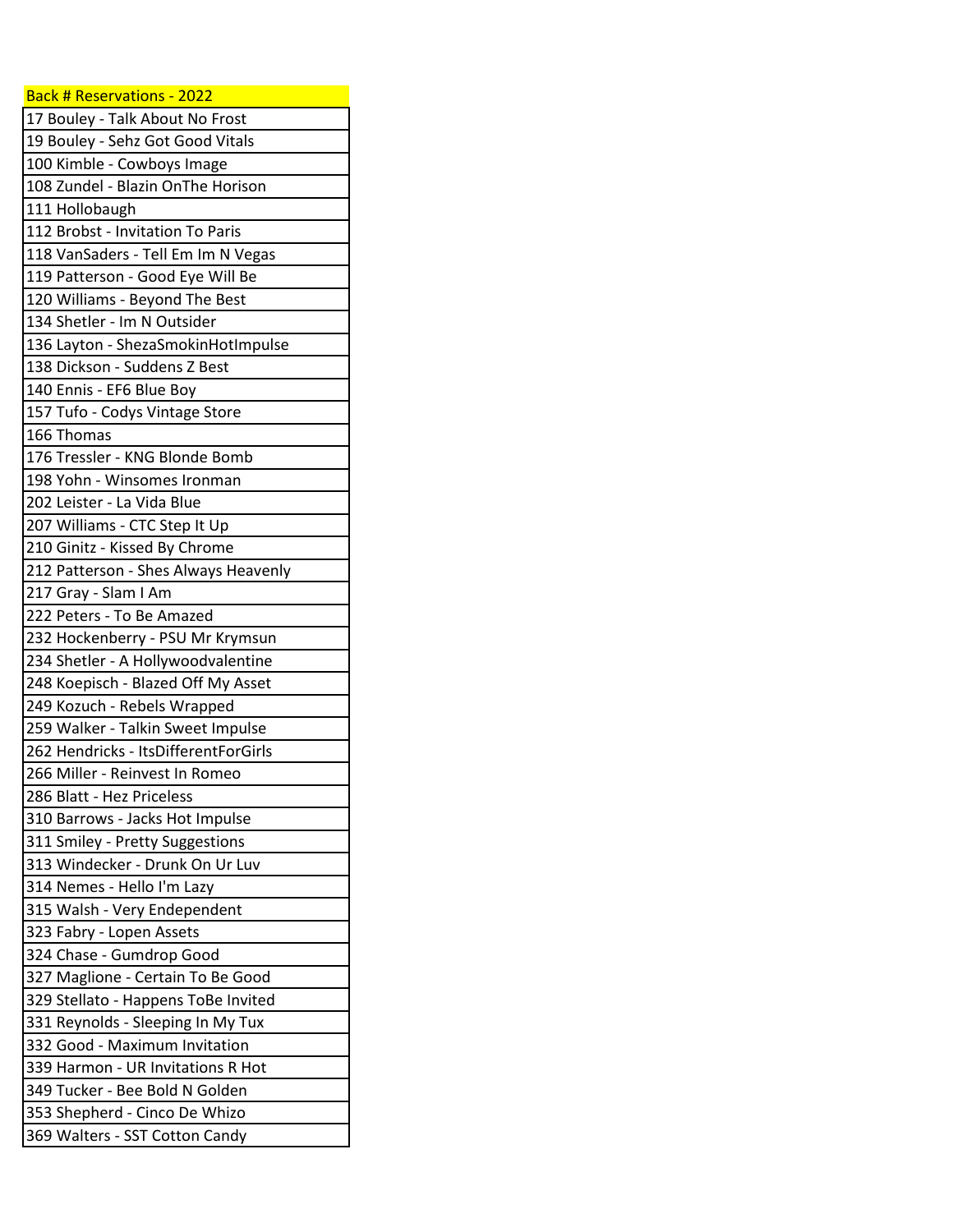| 383 Eavey - PSU Nite To Be Ceen      |
|--------------------------------------|
| 388 Eavey - PSU Dunna Be Dynamic     |
| 399 Kawtoski                         |
| 400 Fry - RR Time Of My Life         |
| 408 Vanderwende - Redo My Voodoo     |
| 412 Clark - Aint That Something      |
| 413 Goss - Moonlite Ryder            |
| 415 Murphy - Stone Code Fox          |
| 424 Breene - Notice Her Moves        |
| 427 Kawtoski                         |
| 434 Layton - Best Kiss Yo Mama       |
| 442 Vanderwende - Whizkey Annie      |
| 444 Clark - Just Go With It          |
| 456 Fullwood - I Shoot First         |
| 475 Lewis - DT Haidaway              |
| 480 Barber                           |
| 484 Miller - Daddys Lil Goodbar      |
| 488 Swauger - PSU A Krymsun Lion     |
| 495 Kimble - Casanova Cowboy         |
| 512 Wargo - On Tha Rocks Plez        |
| 518 Beichner - GottaHotCuppaJosie    |
| 523 Walsh - Gone Batt Crazy          |
| 525 Tylka - Codes Smooth Note        |
| 533 McNulty - Kinda Dont Care        |
| 535 Gabriele - One Hot Ironman       |
| 556 McMullen                         |
| 575 Barber                           |
| 585 Ankerbrand - HP Good Hotrod      |
| 586 Grabski - Best Too Be Cool       |
| 588 Beichner - StayInUrLane          |
| 599 Engelskirger - Always Victorious |
| 618 Means - Jazzy Sheik              |
| 629 Ginitz - Hoos Nite Sky           |
| 630 VanElswyk - On Red Alert         |
| 646 Mitchell                         |
| 670 Summits- Whisper Sumthin Hot     |
| 677 McGraw - Tool Man                |
| 680 Alter - Cheers To You Lazy       |
| 709 Lubich - Chevroleaguer           |
| 725 Bush - Mr Ruf Capri              |
| 727 Kling - Rockittman               |
| 728 Backer - Chip N Queso            |
| 733 Lubich - Medella                 |
| 741 Lubich - A Awesome Detail        |
| 758 Hardy - The Pretty Committee     |
| 767 Harper - Return The Favor        |
| 782 Tobin - Frankly The Best         |
|                                      |